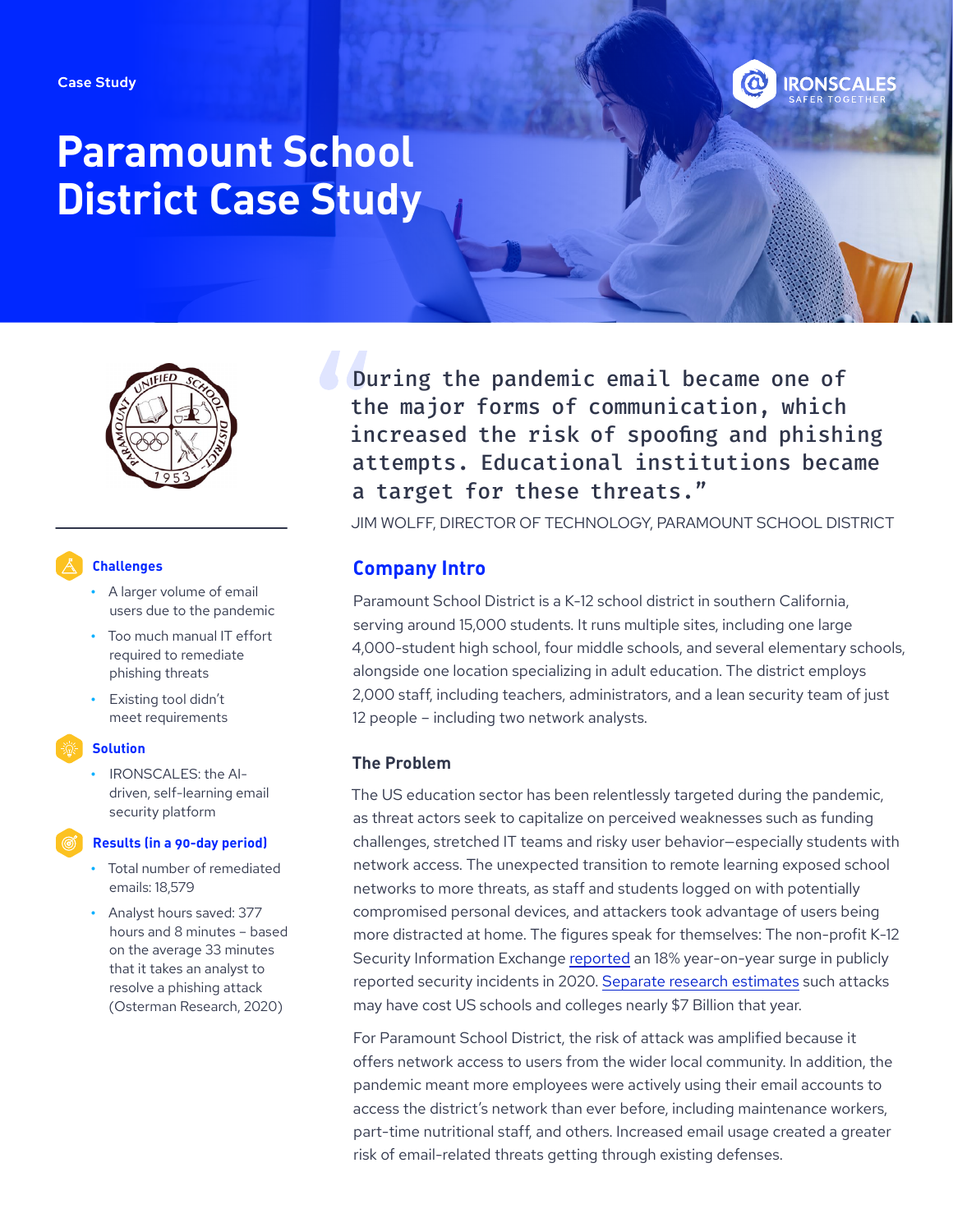

The customization of banners has really raised the awareness of our community. The feedback I've got has been super-positive. People are asking more questions and they comment on the different messages that pop up."

JIM WOLFF, DIRECTOR OF TECHNOLOGY, PARAMOUNT SCHOOL DISTRICT

Human error often lies at the heart of email-borne cyber risk, and so the district downloaded free educational tools from phishing training services to try to improve user awareness of such threats and even crafted its own banners to flag threats in user inboxes, but these had limited success. The Microsoft Essentials solution was effective in detection but required staff to manually purge the system of phishing emails following an outbreak. Such efforts could take hours to complete, by which time users had often already clicked through.

The district was looking for an email security solution to block threats more effectively, provide rapid incident response for stretched IT staff, and deliver enhanced educational content to change user behaviors.

## **Solution**

The district first became aware of IRONSCALES in September 2021 after researching the email security space. They found the demonstration process simple and effective. The district was up and running within half an hour in a controlled environment. The vetting process lasted 45 days. This time was needed to vet the credentials of the product to the school board. Following this review, the team was so impressed with the IRONSCALES solution that it signed a three-year agreement.

The implementation process was simple for the Paramount School District team, who were assigned a dedicated IRONSCALES engineer for any deployment questions. The team was able to contact IRONSCALES quickly and easily, even after-hours, to have any queries successfully resolved.

#### **Outcomes**

With IRONSCALES in place, the district has been able to improve security awareness among users, enhance the productivity of its IT team, and ultimately block email threats more efficiently. IRONSCALES has enabled the security team to customize alert banners with personalized messages, providing users with clear instructions on what to do if they suspect a threat. This has both helped improve user education and increased incident reporting. Because IRONSCALES only alerts users when it suspects malicious activity, banner fatigue has been eliminated, and the mobile app ensures users are just as protected from home as when they're working on site.

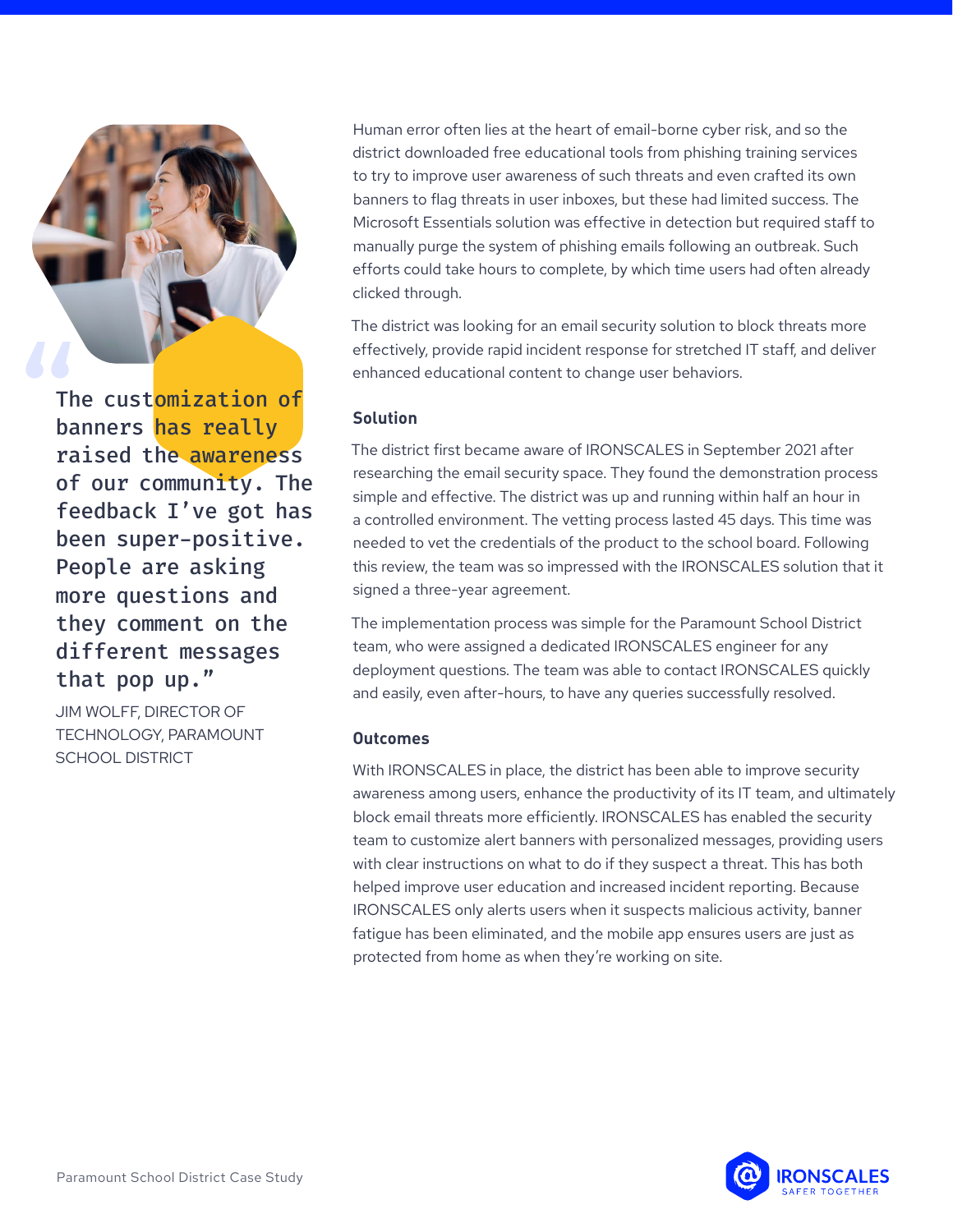

Although the district has yet to leverage the training and phishing simulation features in the product, it has noticed greater awareness among the community and has received extremely positive feedback.

Incident tickets have also significantly dropped thanks to the IRONSCALES solution, which is now blocking more threats and autonomously remediating incidents when required. The solution remediated 18,579 emails in a 90-day period, freeing up IT staff time that would have otherwise been spent on purging inboxes. Based on industry calculations, the solution saved over 377 hours of IT time in the same 90-day period. That's the time that the team is now spending on being more proactive with other projects. There's also a benefit to the district's other employees, who are less exposed to timeconsuming, post-compromise events such as password changes.

IRONSCALES is catching 80-90% of phishing attempts and other miscellaneous emails that shouldn't be coming through. It's performing as advertised, so when we do need to remediate, the process works perfectly. And our people are finally 'getting' security."

JIM WOLFF, DIRECTOR OF TECHNOLOGY, PARAMOUNT SCHOOL DISTRICT